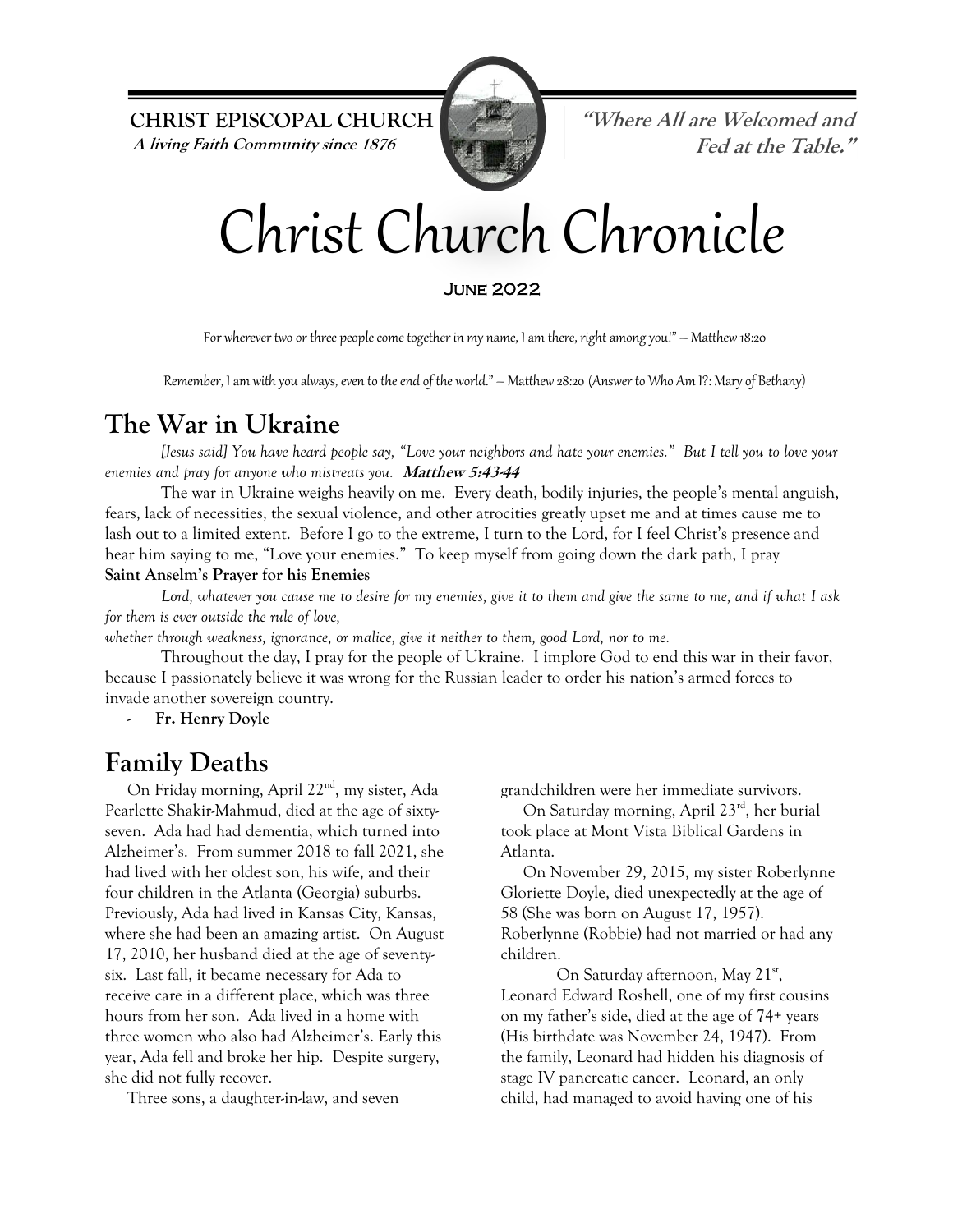girlfriends lead him to the altar to marry. Leonard left a legacy: "his" eight boys. Ed Weaver, one of these Black boys, now a married man, who recently became a grandfather, told me none of them had been in jail or on drugs. Ed credited Leonard for his dedication, discipline, guidance, and love which greatly helped the eight become responsible adults. Leonard never sought or received any government assistance or money from a non-profit when he raised the boys, whose own fathers had not fulfilled their parental role.

On Sunday afternoon, May 22<sup>nd</sup>, my

sister, Sharon called to inform me of our brother's death. Although Oren had some health issues, his death had shocked me.

I had not expected three siblings to precede me in death. I, the oldest, and Sharon, the youngest, remain alive.

God's grace, mercy, and peace help me cope with grief. Faith, love, memories lift my heart.

- **Fr. Henry Doyle**

### **The 4th Degree of Love**

Bernard of Clairvaux was a twelfth century monk who framed the spiritual life as four degrees of love we progress through on the path toward emotional and spiritual maturity. The first degree is love of ourselves for our own sake. This is, say, a baby's tendency to focus on getting their own basic needs met. The second degree is love of another (or God) for our own sake. This is our tendency to love someone for what they do for us (I love you because you give me food!). The third degree is love of another (or God) for their own sake. This is an altruistic tendency we might take toward a child or a spouse, where we take delight in another and in their good without reference to what we get in return from them.

The fourth degree of love is, surprisingly, love of our selves for God's (or another's) sake. This kind of love is not about being selfish or self-centered, but about learning how to see ourselves as God sees and



The Nativity of St. John

the Baptist, June 24

loves us. God delights in us, God embraces us despite and in all of our many failures and shortcomings. When we learn to see and love ourselves the way God sees and loves us, then we are truly set free to participate fully in God's mission of healing the world with love. When we learn to see and love ourselves as God does, we know that we are and we have enough, and we can let go of all our competing, comparing, and anxious striving, and meet everyone around us with the same curiosity and delight with which God meets us. In a world where we all have to carry small and large grief each day, in a

world so clearly marked by massive injustices, chasms of inequality, where war still rages and where, just this past week, another mass shooting reminded us again how easily white supremacy's violent ideations are propped up by our repeated failure to enact basic gun control laws, it's easy to be discouraged and overwhelmed. What

can we do in the face of so much? Whatever we do will only be good and faithful if it emerges from people who are so deeply rooted in God's endless love that it permeates every encounter we have and everything we do. Bernard's fourth degree of love is the stuff saints are made of, and what our world and our church need most is people whose lives brilliantly reflect the endless love of God. As we allow ourselves to be possessed and overtaken by that love and that Spirit, we can, little by little by little, join God in turning the nightmare we often see into the dream of Beloved Community.

- Grace and peace,
- The Right Rev. Craig Loya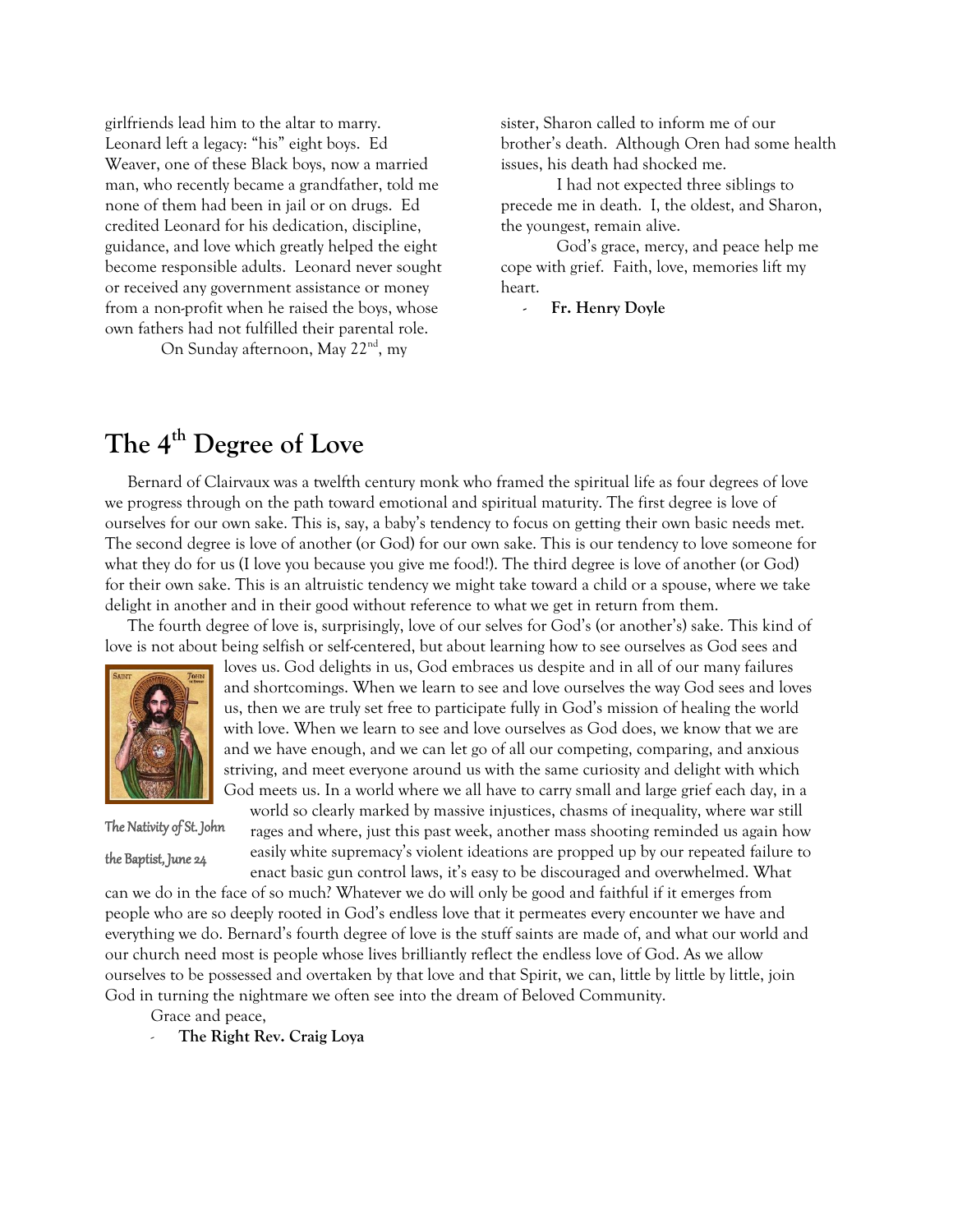#### **Who am I?**

*The answer to the quiz is somewhere in this chronicle, in parenthesis and italics!* Sex: Female Her name means: Bitterness Her character: Appears to have been a single woman who was totally devoted to Jesus, a woman of few words, performed a gesture of great prophetic significance Her sorrow: Wept at her sibling's tomb and great sorrow at her master's death Her joy: To have done something beautiful for Jesus Key Scriptures: Matthew 26: 6-13 Mark 14: 3-9 Luke 10: 38-42

John 11: 1 -12

- **The Rev. Chris Boyce**

#### **UNITED THANK OFFERING**



The national UTO board has announced the 2022 grant recipients and were very pleased that the



Ingathering amount of \$1,051,154.14 reflected in increase from the 2020 total. Our local Ingathering amount for the spring Ingathering was \$145.65! Thank you to everyone involved! Our gifts and prayers and support of this program are valued! The Ingatherings happen twice a year so the next one will be in November. Be sure to pick up a new UTO box.

St. Barnabas the

Apostle, June 11

Gracious God, source of all creation, all love, all true joy: accept, we pray, these outward signs of our profound and continuing thankfulness for all of life. Keep each of us ever thankful for all the blessings of joy and challenge that come our way. Bless those who will benefit from these gifts through the outreach of the United Thank Offering. This we ask through Him who is the greatest gift and blessing of all, Jesus Christ. Amen. - **Gail Thurnau**

## **Do you remember when?**

This month we going to look a little more at the Hostess Reference Book. You probably don't remember when the women's group at Christ Church was called the St. Hilda's Guild - because the group was started almost 100 years ago! The guild printed and sold the pictured Hostess Reference Books with many popular household tips, recipes, etiquette tips, and advertising for many local businesses. In 1995 the ECW again published and sold these books dedicated to long-time member Jean Gadbois (1920-1995).

There is an interesting section on Proper Etiquette - Calls. These is not a phone call, mind you, but a personal call.

*Strangers moving into the city or a new locality never make the first call. It is proper that the neighbors make the first call.*

*Guests at a wedding or wedding reception should call on the mother and the bride shortly afterward. Formal calls should be made in the afternoon between three and five o'clock.*

*A gentleman's first call on a young lady should be to her home to meet her family.*

- **Gail Thurnau**

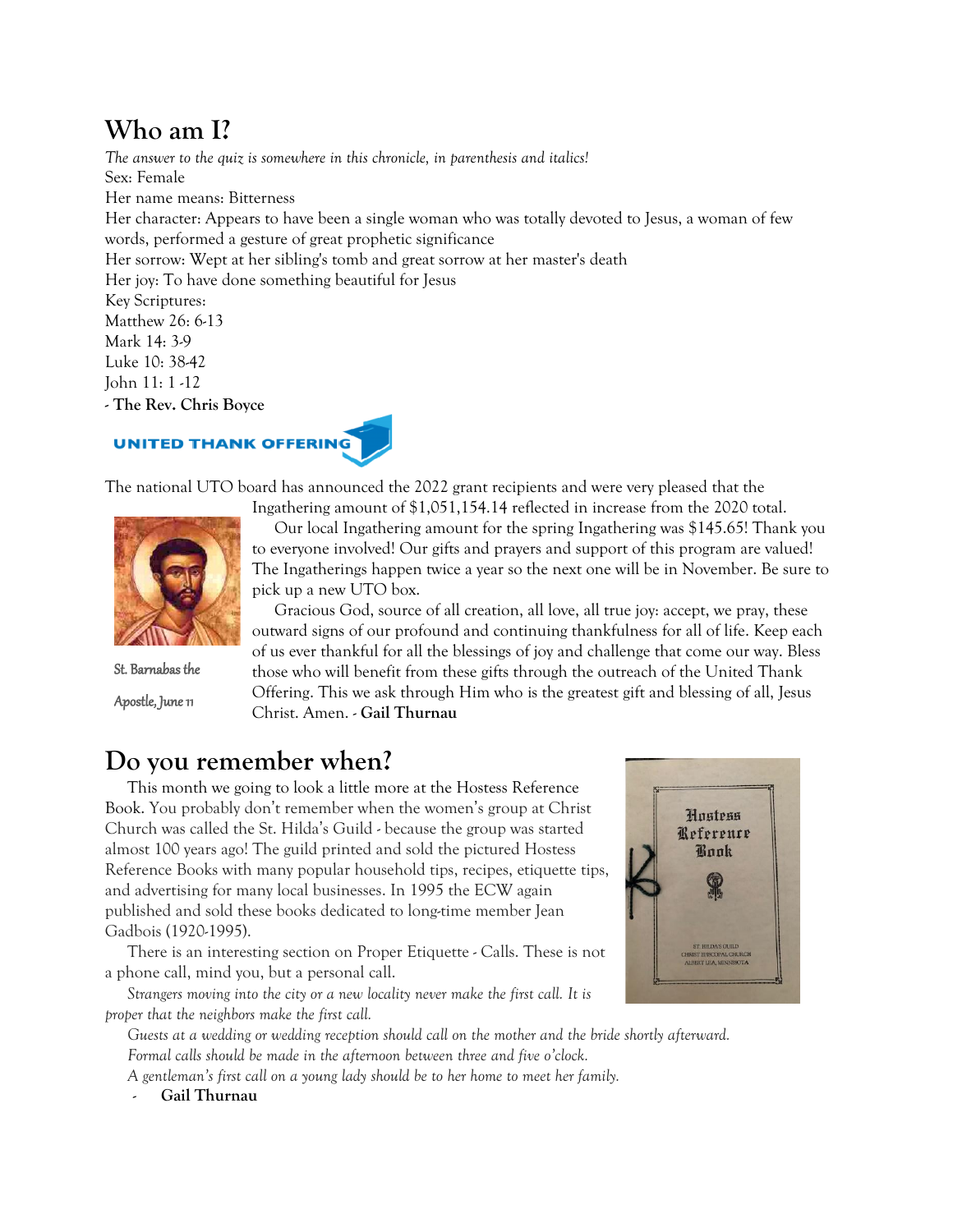#### **It's Greek To Me! – "<sup>I</sup> am there among them"**

In the Hebrew Scriptures, when the children of Israel were wandering the wilderness, the Tent of Meeting that housed the Ark of the Covenant, was placed in the very center of the camp, symbolizing God's presence among God's people.

In the Christian Scriptures in the gospel of John, Chapter 1, verse 14, we read, "And the Word became flesh, and dwelt among us." The word that is translated 'dwelt' actually means to 'pitch a tent'. This is a deliberate reference to the Tent of Meeting in the Torah. Jesus is God among God's people!

In church, the altar, centrally located, is a symbol of Christ in our midst, around whom we gather just as the tents of Israel gathered around the Ark. And Jesus gave us his promise in Matthew 18, verse 20: "For where two or three are assembled in my name, I am there among them."

Let's focus on two words in this passage: 'assembled' and 'among them'. The Greek word that is translated as assembled is συνηγμένοι – "synegienoi" – from which we get the word 'synagogue'. This word not only means to gather together, but means to draw together. Something is drawing people together. The One who is drawing us together is also joining into one those who were previously separated. This word can be used for gathering fish in a net. The word can also be used to imply hospitality.

The phrase 'among them' is the Greek word μέσῳ - "meso". It quite literally means 'in the middle'. We use this in English in words like "Mesopotamia", which means 'between the rivers'. The word also implies to be in contact with, to be in the space within and between.

Christ is telling us that our fellowship with one another holds the potential for us to discover Him in a close and intimate way, if we are opening our hearts to that Presence when we are

together. The Book of Common Prayer expresses this beautifully: "Will you

seek and serve Christ in all



The Apostles Peter and Paul, June 29

persons, loving your neighbor as yourself?" *– from the Baptismal Covenant*

"Risen Lord, be known to us in the breaking of the bread." *– from Eucharistic Prayer C* "Open our eyes to see your hand at work in the world about us." *– from Eucharistic Prayer C*

Wherever you are, whomever you are with, Christ is there in your midst, in the spaces within and between. Look for Him! Seek and serve Him right there. And when we gather for services, open the eyes of your heart to perceive Christ in the midst and in everyone whom He has gathered together along with you. It takes conscious effort and practice to do this, as this is not the way we are used to thinking.

If we were camped with the Israelites in the wilderness, we would have the choice to remain in our own tent, or to walk the distance to go to the Tent of Meeting in the midst of the camp. To find the Presence of Christ will require effort and practice. The reward is to discover Christ was here all along, waiting for us to 'tune in'.

- **George M. Favell**

Pentecost –

Whitsunday, June 5

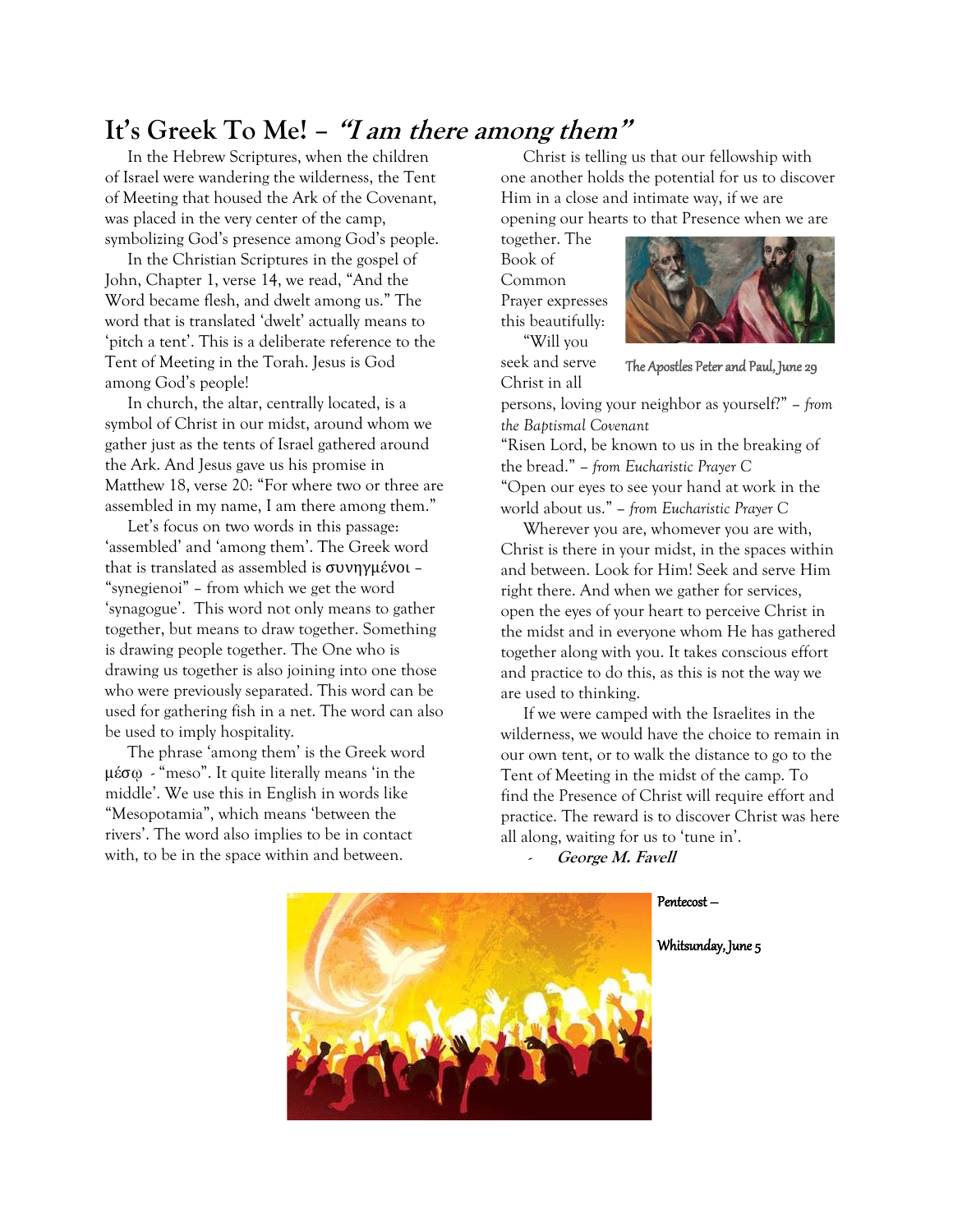#### **Congratulations, Sam! We are so very proud of you!**



#### **Worship Schedule for June**

Sunday, June 5, 2022 – The Day of Pentecost: Whitsunday Holy Eucharist 10:30am

Wednesday, June 12, 2022 – 1 st Sunday after Pentecost: Trinity Sunday Holy Eucharist 10:30am Coffee Hour Vestry 9:15am

Sunday, June 19, 2022 – 2<sup>nd</sup> Sunday after Pentecost Holy Eucharist 10:30am

Thursday, June 26, 2022 – 3 rd Sunday after Pentecost Morning Prayer 10:30am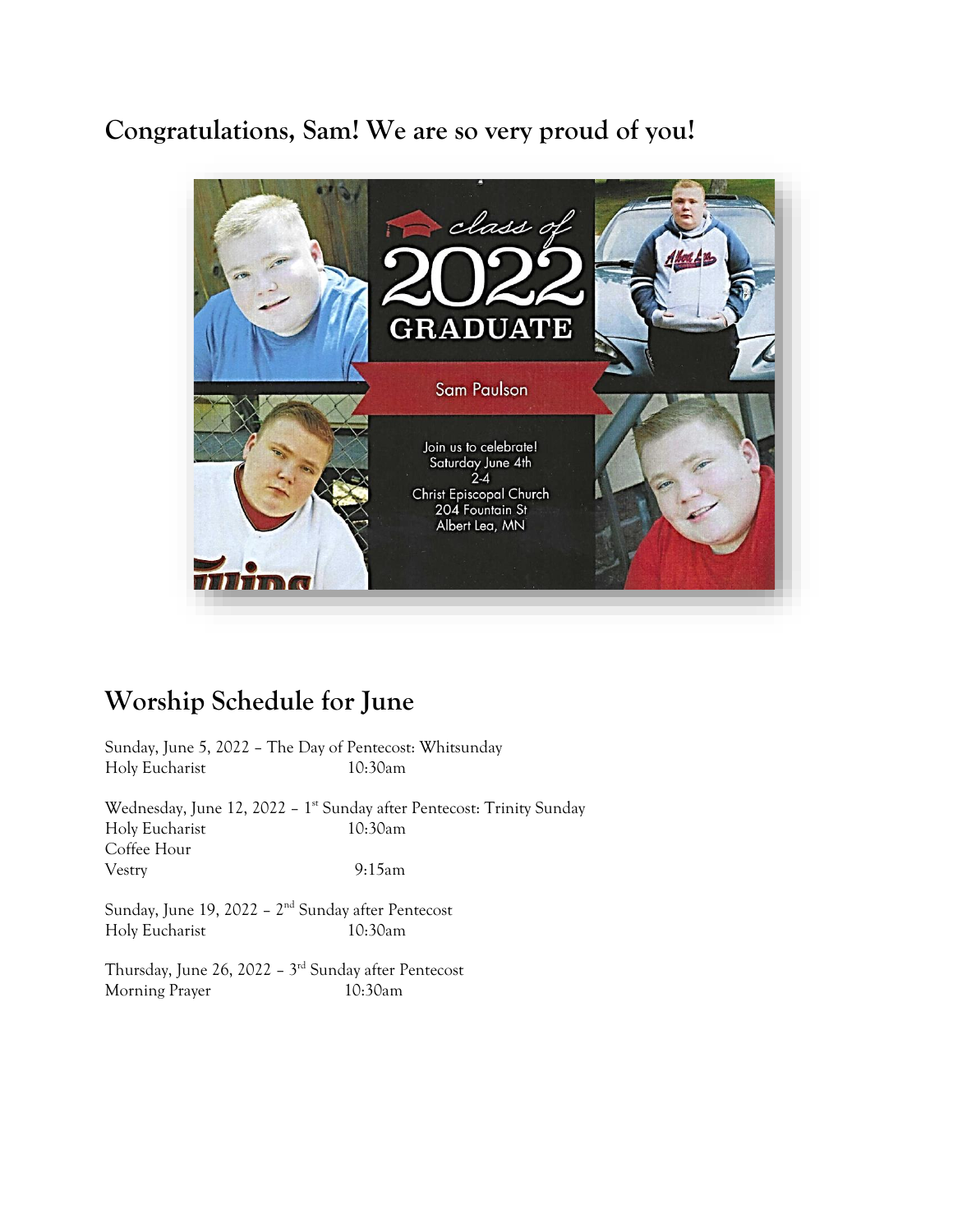#### **New Revised Common Lectionary Sunday Readings**

| $5$ -Jun  | Acts 2:1-21           | Psalm 104:25-35, 37 | Romans 8:14-17    | John 14:8-17, (25-27) |
|-----------|-----------------------|---------------------|-------------------|-----------------------|
| $12$ -Jun | Proverbs 8:1-4, 22-31 | Psalm 8             | Romans $5:1-5$    | John 16:12-15         |
| 19-Jun    | Isaiah $65:1-9$       | Psalm 22:18-27      | Galatians 3:23-29 | Luke 8:26-39          |
|           | 1 Kings 19:15-16,19-  |                     | Galatians 5:1,13- |                       |
| 26-Jun    |                       | Psalm 16            | 25                | Luke 9:51-62          |

Eucharist Lectionary – Year C - Daily Office Lectionary – Year 2

Priest-in-Charge: The Rev. Henry Doyle Senior Warden: Savile Lord Junior Warden: Kenneth Johnson Vestry: Peggy Havener, Jeff Shaft Organist: Gail Thurnau Treasurer: Joy Shaft Parish Administrator/Secretary: George Favell

#### **Fr. Henry - Please keep me in the loop**

Far too often, you might hesitate to inform me of your desire/need for pastoral care, because you do not want to bother me. On the contrary, you are not bothering me when you inform me of a major illness, yours or a loved one's illness. Because of privacy issues and regulations, staff at hospitals, nursing homes, and other health care facilities will not contact me. You, a family member, or a close friend must contact me, if you have a pastoral need.

#### **Father Doyle**

Home – 507-334-3742, Cell – 507-491-2695, Office – 507-333-1651 Email[: henry.doyle@s-sm.org](mailto:henry.doyle@s-sm.org) Mailing Address: Shattuck-Saint Mary's School, 1000 Shumway Ave., Faribault, MN 55021

#### **Parish Office**

The Parish Office is open on Tuesdays and Thursday from 10am to 2pm. Office Phone: **507-373-3188**, Office email: **[cecalmn@gmail.com](mailto:cecalmn@gmail.com)**, Website: **christchurchal.org** 

**1975-18** 

#### **Meditation Prayer – For the Parish**

**BCP, page 817**

Almighty and everlasting God, ruler of all things in heaven and earth, hear our prayers for this parish family. Strengthen the faithful, arouse the careless, and restore the penitent. Grant us all things necessary for our common life, and bring us all to be of one heart and mind within your holy Church; through Jesus Christ our Lord. Amen.

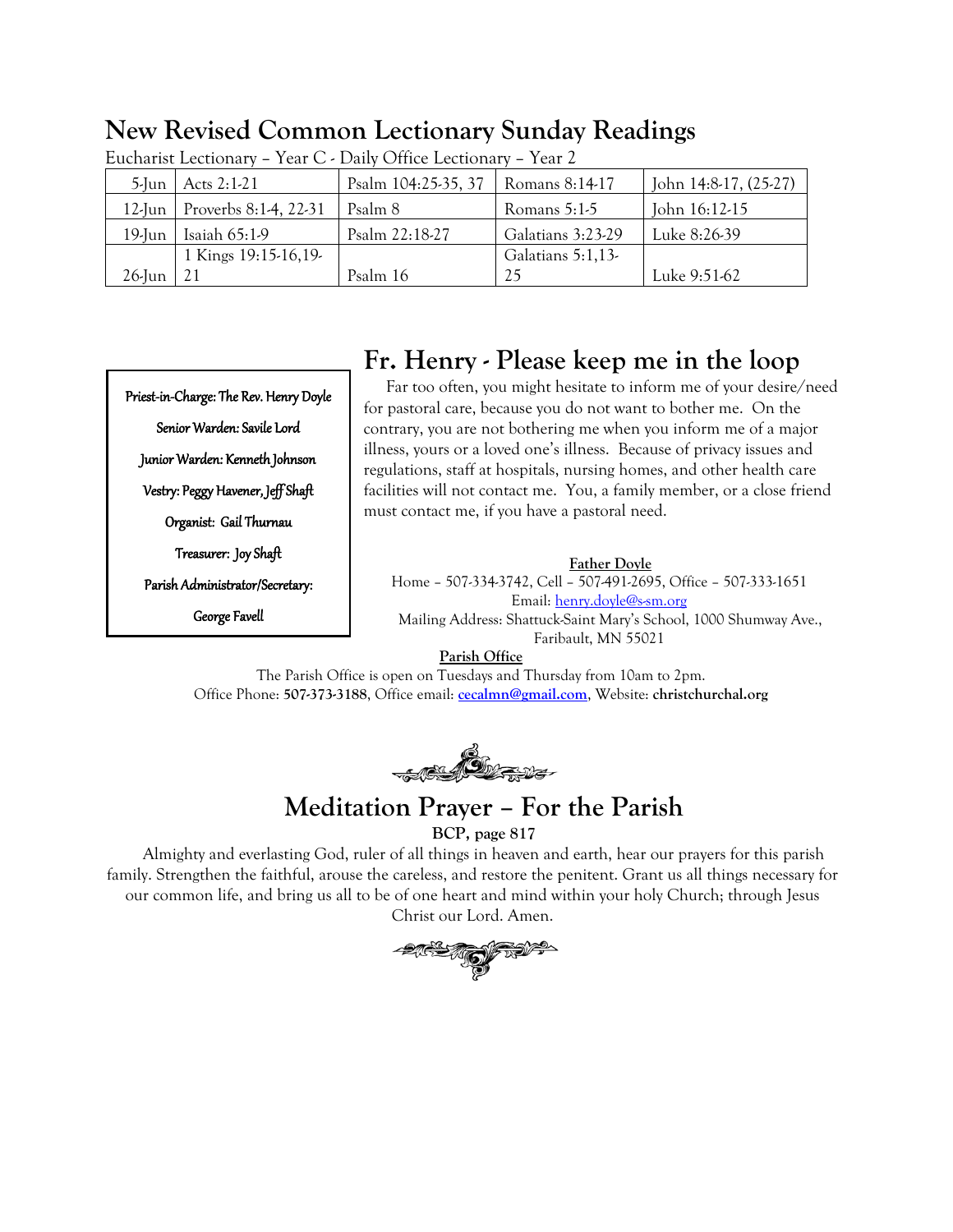## **Christ Episcopal Church May and June Birthdays**

*The birthdays are posted so that we might not only wish them a Happy Birthday but to pray for them on their special day.*

- **May** 3 – Barb Trow 22 – Samuel Paulson 30 – Tucker George Bryant **June** 7 – Paula Paulson 11 – Tom Minehart 20 – Jason Blakeslee
- 26 Joy Shaft

## **Episcopal Church in Minnesota Cycle of Prayer**

JUNE For the month of June, please pray also for all Ecumenical Ministries throughout the Minnesota, especially for the Minnesota Council of Churches and all those who work with social service agencies.

PENTECOST (June 5) HOLY APOSTLES St. Paul ST. COLUMBA'S PARISH (Comm. Columba, June 9) White Earth

FIRST SUNDAY AFTER PENTECOST/TRINITY (June 12) TRINITY and HOLY TRINITY PARISHES Anoka, Excelsior, Litchfield, Park Rapids, Hermantown, Minneapolis, Elk River, International Falls, St. Paul

2 PENTECOST (June 19) ST. ALBAN'S PARISH (Comm., Alban, June 22) Edina ST. JOHN THE BAPTIST PARISHES (Feast of St. John the Baptist, June 24) Minneapolis

3 PENTECOST (June 26) GRACE CHURCH Wabasha

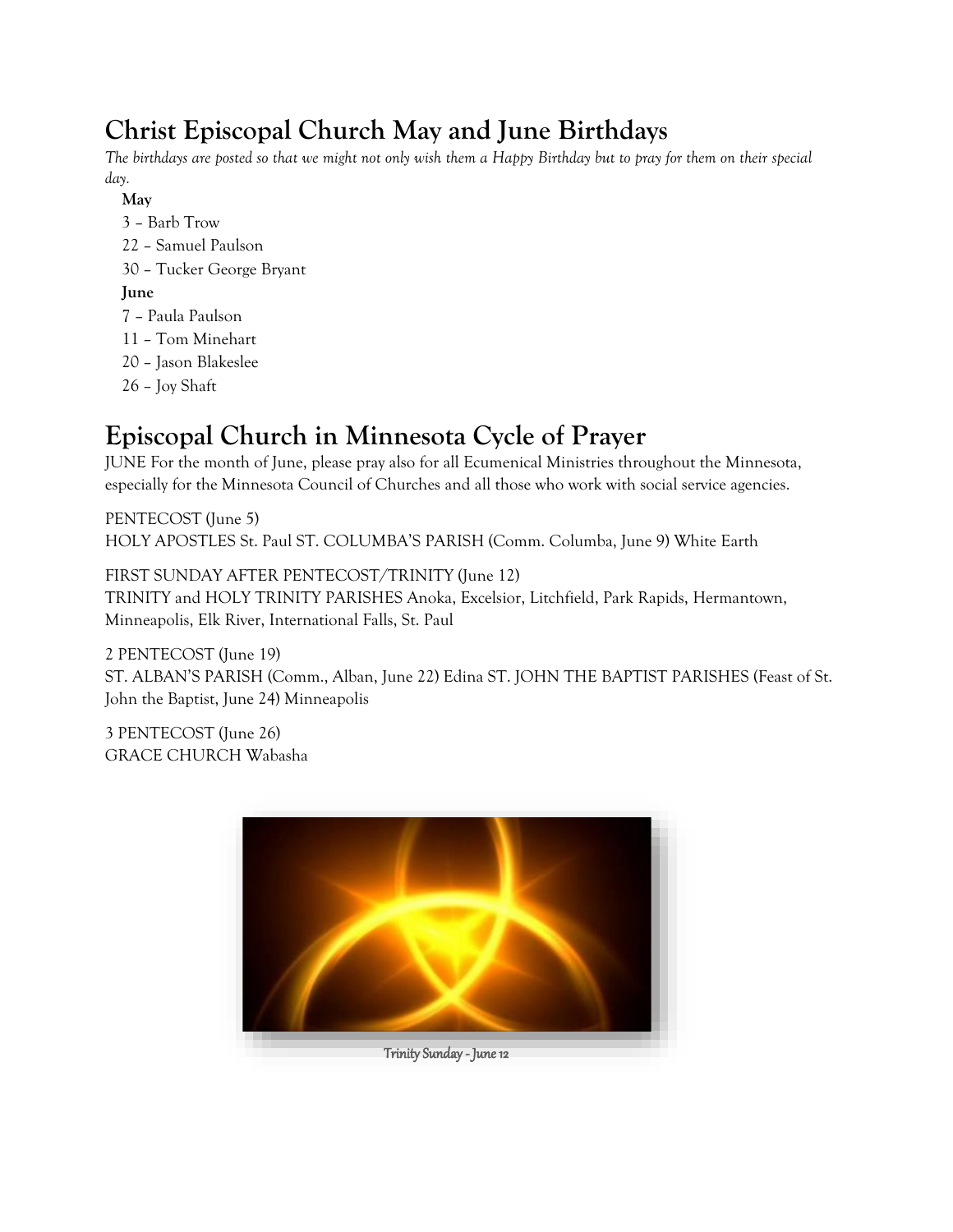#### **Anglican Communion Cycle of Prayer – June 2022**

Wednesday 1 June 2022 Thy Kingdom Come The Diocese of Lusaka - The Church of the Province of Central Africa

Thursday 2 June 2022 Thy Kingdom Come The Lusitanian Church - Extra **Provincial to the Archbishop** of Canterbury

Friday 3 June 2022 Thy Kingdom Come The Diocese of Luweero - The Church of the Province of Uganda

Saturday 4 June 2022 Thy Kingdom Come The Diocese of Northern Luzon -**Philippines** 

Sunday 5 June 2022 **Pentecost** Thy Kingdom Come **The Anglican Church** of Southern Africa

Monday 6 June 2022 The Diocese of Lweru - The Anglican Church of Tanzania

Tuesday 7 June 2022 The Missionary Area of Macau -Hong Kong Sheng Kung Hui

Wednesday 8 June 2022 The Diocese of Machakos - The Anglican Church of Kenya

Thursday 9 June 2022 The Diocese of Madhya Kerala -The (united) Church of South India

Friday 10 June 2022 The Diocese of Madi-West Nile - The Church of the Province of Uganda

Saturday 11 June 2022 **Barnabas the Apostle** The Diocese of Madras - The (united) **Church of South India** 

Sunday 12 June 2022 **Trinity Sunday** The Anglican Church of South **America** 

Monday 13 June 2022 The Diocese of Madurai-Ramnad -The (united) Church of South India

Tuesday 14 June 2022 The Diocese of Magwi - The Province of the Episcopal Church of South Sudan (Eastern Equatoria Province)

Wednesday 15 June 2022 The Diocese of Mahajanga - The Church of the Province of the **Indian Ocean** 

Thursday 16 June 2022

Corpus Christi The Diocese of Maiduguri -The Church of Nigeria (Anglican **Communion)** (Jos Province)

Friday 17 June 2022 The Diocese of Maine -The Episcopal Church (I(1) Province)

Saturday 18 June 2022 The Diocese of Maiwut - The Province of the Episcopal Church of South Sudan (Upper Nile Province)

Sunday 19 June 2022 1st Sunday after Trinity Province of the Episcopal Church of South Sudan

Monday 20 June 2022 The Diocese of Makamba - The **Anglican Church of Burundi** 

Tuesday 21 June 2022 The Diocese of Makueni -The Anglican Church of Kenya Wednesday 22 June 2022 The Diocese of Makurdi - The Church of Nigeria (Anglican Communion) (Abuja Province)

Thursday 23 June 2022 The Diocese of Malabar - The (united) Church of South India

Friday 24 June 2022 The Birth of John the Baptist The Diocese of Malaita - The **Anglican Church of Melanesia** 

Saturday 25 June 2022 The Diocese of Malakal - The Province of the Episcopal Church of **South Sudan** (Upper Nile Province)

Sunday 26 June 2022 2nd Sunday after Trinity **Province of the Episcopal Church** of Sudan

Monday 27 June 2022 The Diocese of Lake Malawi -The Church of the Province of **Central Africa** 

Tuesday 28 June 2022 The Diocese of Northern Malawi - The Church of the Province of **Central Africa** 

Wednesday 29 June 2022 Peter and Paul, Apostles The Diocese of Southern Malawi - The Church of the Province of **Central Africa** 

Thursday 30 June 2022 The Diocese of West Malaysia -The Church of the Province of South East Asia